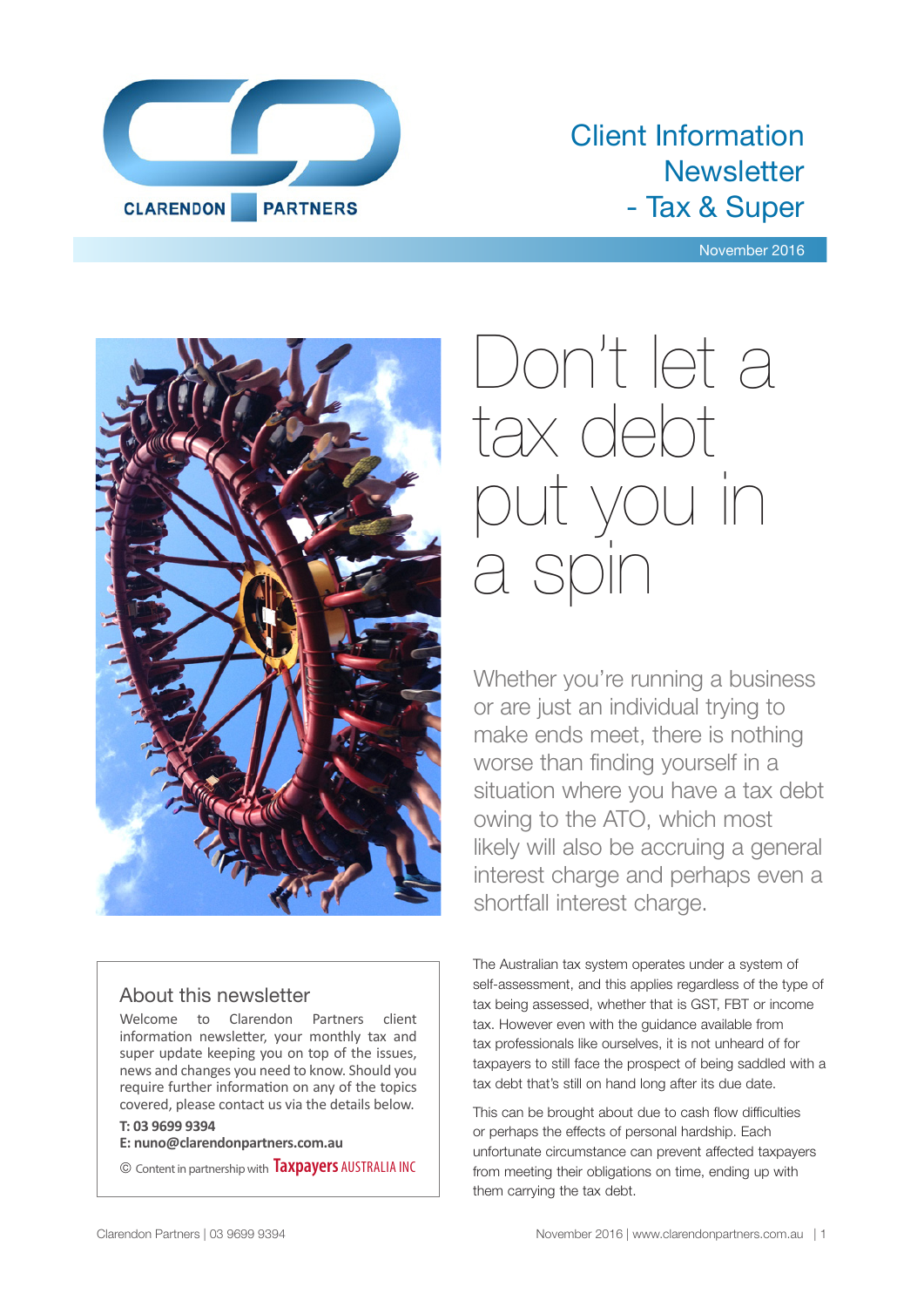#### Don't let a tax debt put you in a spin... *cont*

n be<br>
n be<br>
with<br>
O to<br>
such<br>
ties. Don't let a tax debt put you in a spin... cont<br>
If you have<br>
If you have<br>
If would have<br>
If itsing a tax deadline will lead to the<br>
resulting outstanding debt being subject to the ATO's general interest charged (for<br>
the A If you have difficulty meeting your tax debts, then a payment plan can be arranged with the ATO to alleviate such difficulties.

resulting outstanding debt being subject to the ATO's general interest charge (GIC). The current rate of interest charged (for the October to December 2016 quarter) is 8.76% (compounding daily). We can seek to have such interest charges remitted in certain circumstances (more below).

Let's be clear. The ATO takes debt collection very seriously, as there is substantial revenue at stake. A report last year from the Inspector-General of Taxation on debt collection highlighted that collectable tax debt had grown to more than \$20 billion in 2013-14.

According to the report, most of this (about 60% of total collectable tax debt) relates to individuals and micro businesses. To its credit, the ATO's stated strategic focus is to "prevent debts arising", but where they do arise it has also vowed to "take the most effective recovery action at the most appropriate time".

#### PREVENTING TAX DEBT IN THE **FIRST PLACE**

They say that prevention is the best cure. We can offer guidance on good record keeping and managing cash flow, as these are the keys to avoiding a tax debt.

Particularly relevant for small business owners, there are certain measures that we can help you with to prevent a tax debt from arising. Namely:

- keeping your GST and income tax payments separate from other finances
- managing your cash flow properly and predict your monthly income and expenses, and
- updating your business records frequently.

Knowing as and when a debt arises, and when it is payable, becomes key to ensuring that cash flow issues are appropriately managed. To our knowledge, the ATO is at this stage trialling digital tools and apps that can help business taxpayers in this regard, which we are keeping an eye on and will pass on more information as it comes to hand.

#### GETTING INTO A PAYMENT PLAN

If you have difficulty meeting your tax debts, then a payment plan can be arranged with the ATO to alleviate such difficulties.

Payment arrangements can generally be applied for online with our help, usually for individuals and sole traders with an income tax or an activity statement debt of \$100,000 or less. But for greater amounts or for more complex cases, a pre-emptive telephone call is generally recommended (and in some cases necessary), to clear up what needs to be put in place. We can help with both application processes.

The ATO may take different actions depending on the taxpayer, the type of debt and amount of the debt, although it is generally accepted that the ATO has favoured leniency in granting payment arrangements to struggling taxpayers who have smaller amounts owing.

In determining whether the debt poses a recovery risk, the ATO classifies debt into six categories, or debt levels, according to the amount owing:

| Debt level | Amount of debt      |
|------------|---------------------|
|            | $<$ \$2,500         |
| 2          | $$2,500 - $7,499$   |
| 3          | $$7,500 - $24,999$  |
| 4          | $$25,000 - $49,999$ |
| 5          | $$50,000 - $99,999$ |
| ิล         | > \$100,000         |

#### MANAGING A LOWER DEBT LEVEL (LESS THAN \$25,000)

It is generally easier for taxpayers with lower debt levels (levels 1 to 3) to enter into a payment arrangement. If your debt falls within this range, it is more than likely that you will be able to arrange for a late payment or obtain an instalment plan. We can make this call on your behalf.

Be mindful to maintain the payment plan, the following must be satisfied:

■ all tax credits/refunds will be used to reduce your tax debt until it's paid off, but won't replace the required instalment payment

*(continued...)*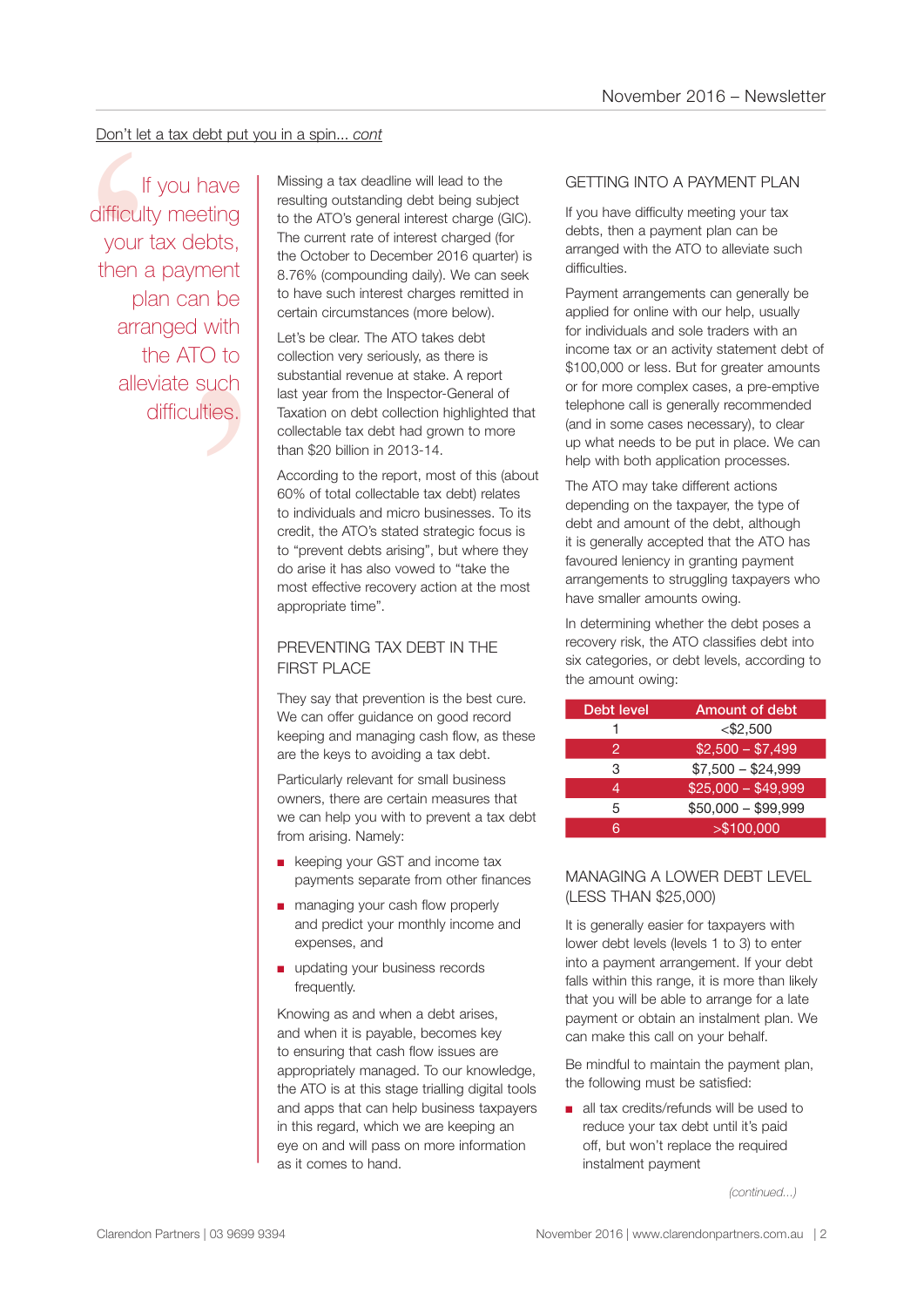#### Don't let a tax debt put you in a spin... *cont*

that<br>t the<br>ately<br>s the<br>tion. Don't let a<br>
For ta<br>
with a<br>
at the<br>
advis<br>
we con<br>
ATO imm<br>
to dis For taxpayers with a tax debt at the highest level, it is advisable that we contact the ATO immediately to discuss the situation.

- GIC will accrue until the debt is paid
- you can make additional voluntary payments or pay off the remaining debt at any time, and
- you must lodge activity statements and tax returns and pay any associated liabilities on time.

The last point is important. Even if you can't pay the tax debt by the due date, you are still required to lodge your tax return or activity statement on time to avoid a penalty.

Timely lodgment will also show the ATO that you are aware of your obligations and doing your best to meet them. This can help if you need further ATO assistance down the track.

If you subsequently find it impossible to pay an instalment, a good option will be for us to contact the ATO on your behalf when this first becomes apparent. This is an important initiative, as not only can early negotiations lead to possibly varying the payment plan, but critically, this can preempt the ATO simply ending the payment plan — which in the worst case scenario could mean having to pay the full amount plus interest quite soon, or facing further recovery action.

#### CALCULATING THE RIGHT REPAYMENT

The ATO offers a payment plan calculator to assist in providing a picture of how long it will take to pay off debt, or how much is required to be paid within a fixed period (ask us about this calculator). You should be mindful that GIC will still apply for outstanding debt, however there is a possibility that this can be remitted depending on your circumstances.

#### MANAGING A HIGHER DEBT LEVEL (\$25,000 AND ABOVE)

If you owe \$25,000 or more to the ATO, obtaining an instalment plan might be more difficult. We will need to submit a request to the ATO on your behalf, and prove that you can ultimately repay the debt, and that

you have made reasonable efforts to raise the funds.

The ATO will assess the viability of the request to ensure the tax debt can be paid and ongoing commitments met. Again, GIC will accrue on the unpaid debt but can be remitted by the ATO depending on circumstances.

#### MANAGING A DEBT LEVEL GREATER THAN \$100,000

For taxpayers with a tax debt at the highest level, it is advisable that we contact the ATO immediately to discuss the situation. The ATO will do a detailed assessment and will work with us to set up a payment plan that is manageable and suitable. You will most likely need to provide us with the following information, within an agreed timeframe, for the ATO's assessment:

- a proposal to pay all amounts owed to the ATO in the shortest possible timeframe, while allowing all future tax obligations to be met by the due date
- details on how the debt arose
- steps taken to mitigate the debt (for example, loan applications)
- the most recent statement for each bank or financial institution account held
- the following documents for the year to date and the two preceding financial years
	- detailed profit and loss statement, or statement of financial performance
	- detailed balance sheet, or statement of financial position
- details of any overdraft or loan facilities, including term loans, hire purchase and leasing facilities (include the balances owing, the monthly repayment amount for each debt commitment and the limit for overdrafts)
- aged creditors listing
- aged debtors listing, and
- any other relevant information that may help the ATO assess the proposal.

*(continued...)*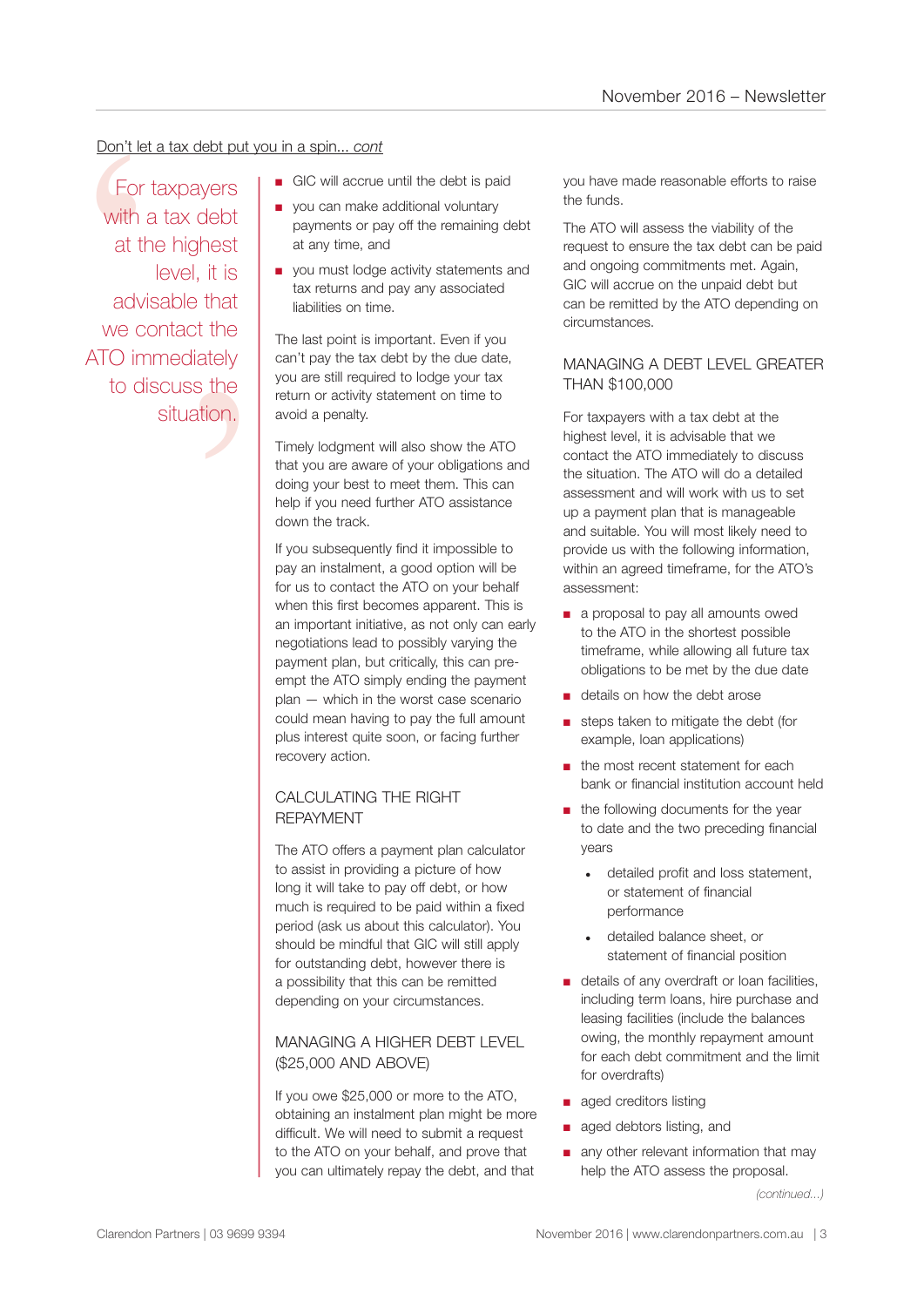#### Don't let a tax debt put you in a spin... *cont*

#### WHEN THERE IS A DISPUTE OVER THE AMOUNT PAYABLE

Sometimes there may be a notice of assessment that appears incorrect and has given rise to an additional amount payable – for example, this could be the result of a mistake that you inadvertently made in a past tax return or even a mistake made by the ATO.

In such cases, with the requisite supporting documents provided, we should be able to successfully seek an amendment to the erroneous assessment.

Be mindful that there is a time limit for amending tax assessments. Specifically, two years for eligible individuals and small businesses and four years for other taxpayers, from the day that the notice of assessment is issued.

Note however that even though the tax assessment in question is in dispute, you are still expected to pay the outstanding tax amount by the due date. It may however be possible that we can seek a deferral of tax payment until the dispute has been resolved. The ATO is generally more agreeable about allowing a deferral if you have a good payment history. However, GIC will still apply.

Overdue amounts, disputed or otherwise, will incur interest, which is a shortfall interest charge (SIC) for any shortfall of tax payable, and a GIC for any interest on fees and penalties. (Also note that under certain circumstances such interest can be claimed as a deduction. Ask us if this may be applicable to you.)

#### MANAGING A SMALL BUSINESS TAX DEBT

If you are a small business owner and satisfy the following conditions, you may be eligible to apply for an interest-free payment arrangement for the tax debt for up to 12 months.

These conditions require that the business:

- has an annual turnover of less than \$2 million
- has a recent activity statement debt of \$50,000 or less, which has been outstanding for no longer than 12 months
- has a good payment and lodgment compliance history, including:
	- no more than one payment plan default within the last 12 months, and
	- no outstanding activity statement lodgments
- is unable to obtain finance (such as loan) through normal business channels, and
- is able to demonstrate ongoing viability.

As noted earlier, once a taxpayer has an agreement with the ATO for a payment plan, it is necessary to stick with the plan. Otherwise, the interest free period will end immediately. Interest will be remitted as long the payment plan is maintained.

Even if you have already entered into another payment plan with the ATO, you can change to this interest-free payment plan if you satisfy the eligibility criteria. The interest-free period will start from the date you enter into the new plan.

#### IF YOU ARE AFFECTED BY SERIOUS HARDSHIP OR NATURAL DISASTER

#### Serious hardship

If paying off a tax debt would cause serious personal hardship, for example not being able to provide food and accommodation for your family due to a serious accident preventing you from working, the ATO may be able to release you from some or all of the debt.

Note however that this is only available to individual taxpayers, including people operating as sole traders and partners in partnerships. It is not available to "structures" such as companies, trusts or partnerships.

#### Natural disasters

If you have been affected by a natural disaster, such as flood, bushfire or drought, remember that there is special assistance from the ATO. Where eligible, the ATO will allow more time to lodge tax returns, pay tax debts without charges, or by instalments, and waive any penalties or interest depending on your circumstances.

#### A CHEAPER WAY?

Note that if you have a cheaper source of financing (say a mortgage offset facility), the interest rate from accessing funds from such accounts will generally be lower than the penalty rates that the ATO applies via the general interest charge. It may be in your best interest to access those funds to settle an ATO debt.

For business taxpayers, interest incurred on funds borrowed to repay a tax debt can be deductible as a cost of doing business (ask us about this). However, if an individual has taken out the loan to settle a tax debt that is not related to operating a sole trader business, the ATO views such interest incurred as not being deductible on the basis that it was not incurred in the course of the taxpayer deriving their assessable income and also because it is private in nature.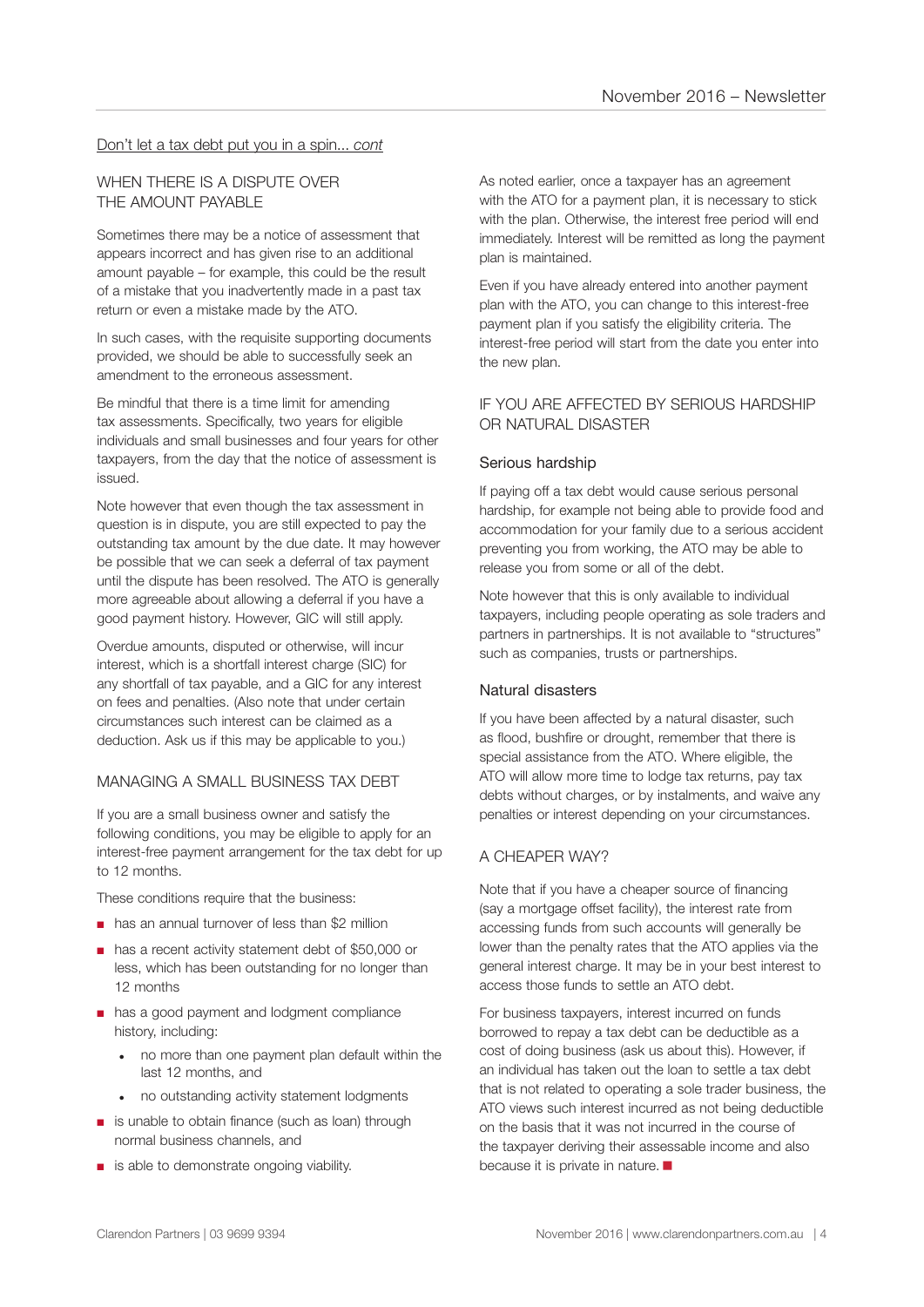

You might be sick of the daily commute, or want more flexibility of hours – or it could be that you have a talent or skill and feel sure that this can translate into a fulfilling career in your own business. Or it could just be that the idea of working from home seems to offer a better work/life balance.

So if you're in the position to be able to have your cake and eat it too, there just may be icing for that cake in the form of tax advantages.

Indeed Australian Bureau of Statistics (ABS) reports indicate that home-based work is prevalent in the Australian community. The 2006 Census showed that 426,523 Australians said they worked from home, and the 2011 survey had 443,939 similarly employed. The upward trend is expected to continue, and it will be interesting to see what data comes out of the recently completed 2016 Census.

Deductible expenses that crop up from working at home are generally classified by the ATO as being either:

- "occupancy" expenses, or
- "running" expenses.

As a rule of thumb, someone operating a home business from a dedicated area of the house will be able to claim both types of expenses. Employees who do some work from home for convenience are generally only entitled to claim running expenses but not occupancy costs. Of course there are exceptions to this general rule and it depends on the person's circumstances.

#### OCCUPANCY COST DEDUCTIONS

These relate to expenses for using the home, obviously, but not necessarily directly tied to the business itself. These can be rental costs, perhaps mortgage interest if you qualify, council rates or insurance premiums.

To claim a deduction for any occupancy expense, the area you set aside for working needs to have the "character of a place of business". In other words, the room in your house that hosts "Hilda's Hair Salon" or "Collin's Consulting" should have the characteristics of a place that is exclusively set aside to offer the product or service that the home-based business is involved in.

Taxpayers can generally claim the same percentage of occupancy expenses as the percentage area of their home that is used to make income (for example, if the home office is 10% of the total area of the home, then you can claim 10% rent costs, council rates and so on). However opting to claim occupancy expenses, especially mortgage interest, will mean you will be expected to account for any capital gain attributable to that same business area of the home when the house is sold.

The physical size of the business area is not always the most appropriate measure. The ATO may for example also accept an apportionment based on the proportionate market value of the area used for the business compared to the rest of the property, if this differs markedly from proportionate size. The ATO will also expect you to prorate your deductions on a time basis if you use the room for private purposes for a part of the year.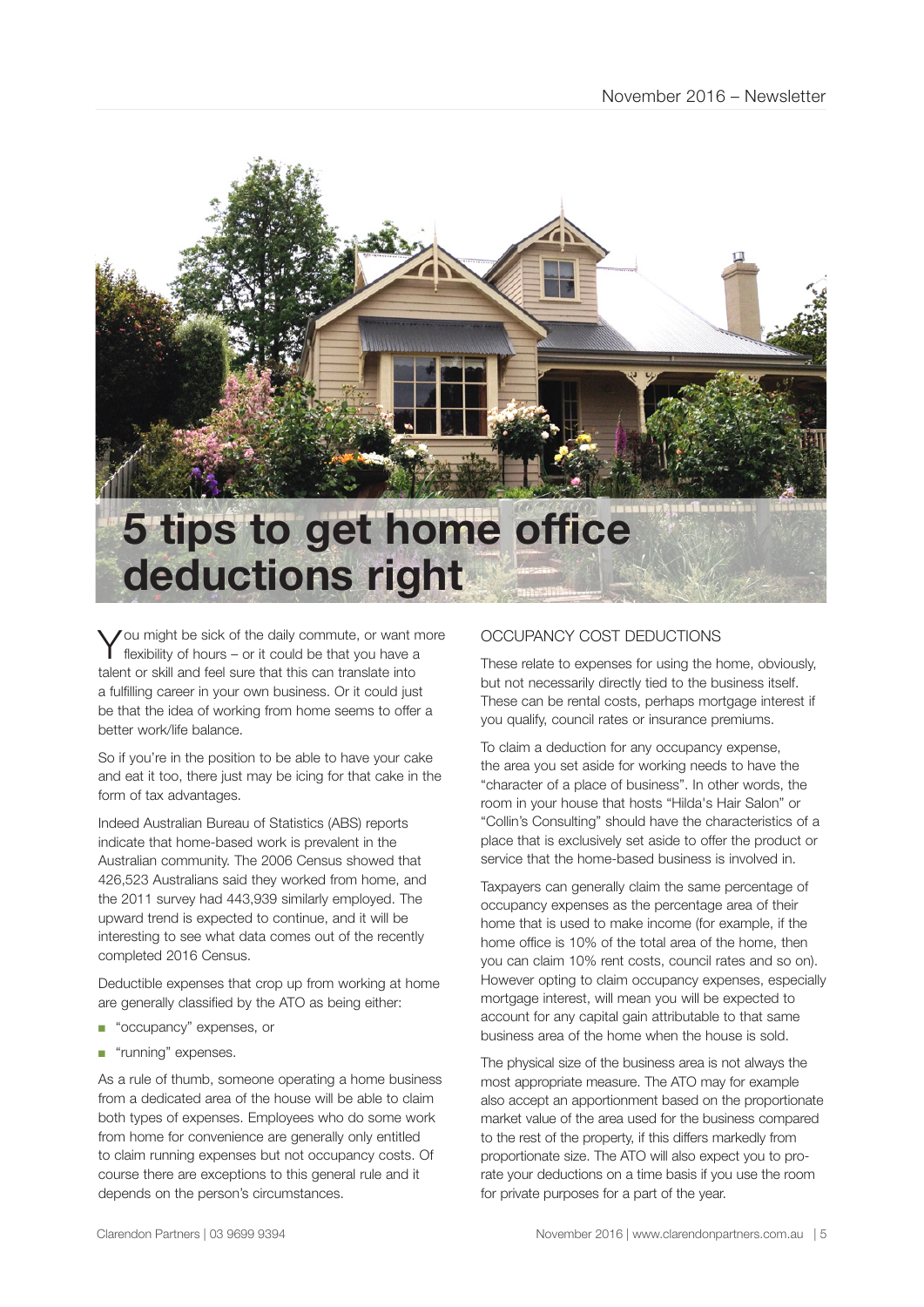#### 5 tips to get home office deductions right ... *cont*

#### NO SPECIFIC WORK AREA – NO OCCUPANCY EXPENSE DEDUCTIONS

You may still work from home but may not have a particular area set aside primarily or exclusively for these income-producing activities. Tim the teacher, for example, could be writing student reports next to the kitchen radio one day or on the front porch another day. There is no defined area from which the work is done, but Tim can still claim deductions for some utility usage such as gas or electricity (running expenses – see below). He just needs to apportion expenses and be able to show how he reached these amounts.

Then there are phone costs for business use, and even the decline in value of "plant and equipment" (chair, desk, computer) to the extent that those items were used for his income producing activities. He will however be unable to make any claims based on renting or owning the house, and also rates or insurance (that is, occupancy costs).

#### RUNNING EXPENSES

These can generally be viewed as those costs that directly result from using facilities in the home to help run the business, or to enable you to do a bit of work from home. These would include electricity, gas, phone bills and perhaps cleaning costs.

Running expenses may be deductible where someone with a home office can establish that they have incurred additional expenditure on the running expenses as a result of their income producing activities. Essentially, taxpayers can claim a deduction actually incurred through their income earning activities that is *additional to their private expenditure* (our emphasis).

See table below.

#### BUNDLED PHONE AND INTERNET PLANS

Households commonly subscribe to "bundle" plans, giving the household access to two or more services (typically phone, internet, and subscription television services) from the same service provider. One periodic (usually monthly) fee is charged for the single bundle which is always lower than the sum of the fees that the taxpayer would have to pay if they subscribe to each service separately, which affects the calculation of the amount that is deductible.

It is necessary to appropriately match work-related use to particular costs. The ATO suggests that the bundle cost can be separated into different components as follows:

- an apportionment based on the supplier's breakdown of the relative cost of the bundled components
- an apportionment based on the relative costs of the bundled components as if they were purchased separately from the same supplier, or
- if there is no breakdown available, then apportion based on information from a comparable supplier.

#### THE "CENTS PER HOUR" METHOD – AN EASIER WAY TO CALCULATE RUNNING EXPENSES DEDUCTIONS

The ATO offers taxpayers an administrative concession for calculating running expenses deductions. The home office deduction can be calculated at the rate of 45c per hour (from 2014-15; 34c per hour from 2010-11 to 2013-14.)

You must keep a record of number of hours worked at home, but are relieved of the burden of calculating the deductible amount for each type of running expense.

So if you've been diligently working away at home, whether as an employee or in your own business, speak to us about claiming all your rightful deductions.

| Category                                                                                                                                                | <b>Examples</b>                                                                                                                                                 | <b>Deductible if</b><br>"home office"                        |
|---------------------------------------------------------------------------------------------------------------------------------------------------------|-----------------------------------------------------------------------------------------------------------------------------------------------------------------|--------------------------------------------------------------|
| Occupancy expenses: expenses which relate<br>to ownership or use of a home and which are<br>not affected by the taxpayer's income earning<br>activities | Rent, mortgage interest, council rates, water<br>rates, land taxes, house insurance premiums                                                                    | is a place of<br>business                                    |
| <b>Running expenses: expenses which relate to</b><br>the use of facilities within the home                                                              | Electricity charges (heating/cooling, lighting),<br>cleaning costs, depreciation, leasing charges,<br>costs of repairs on items of furniture and<br>furnishings | is a place of<br>business, or<br>is a place<br>private study |

#### WHAT TYPES OF EXPENSES ARE DEDUCTIBLE?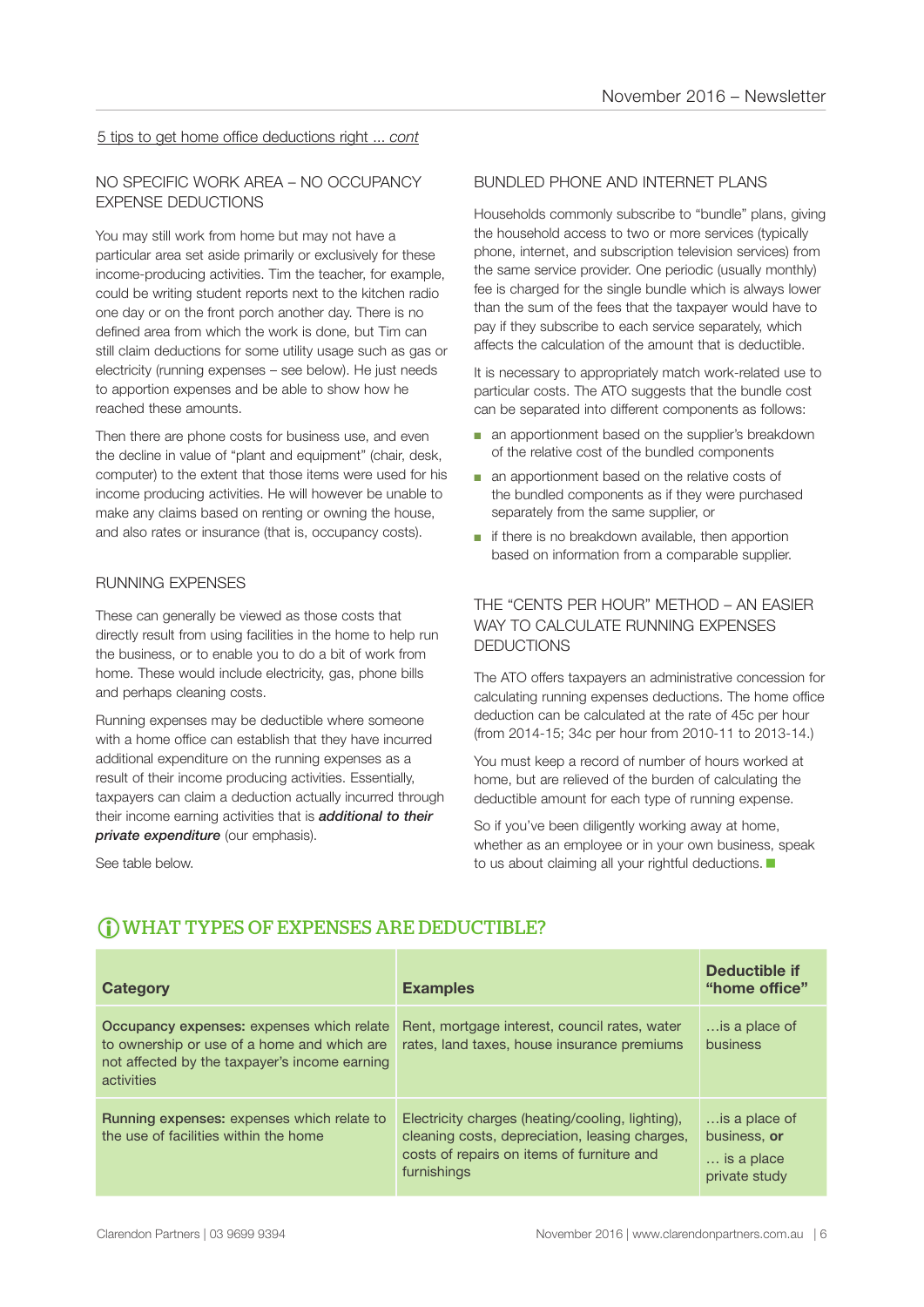### SMSF compliance for 2016-17

The ATO has announced the approach it intends to take over 2016-17 with regard to SMSF compliance for 2016 - Newslette<br>
SMSF compliance the approach it intends to take over 2016-17 with regard to<br>
SMSF compliance. It says trustees will see some key shifts in the ATO's emphasis, both<br>
in terms of the act

The ATO says its key focus areas will be:

- to support trustees who are willing to engage with it to self-correct and rectify regulatory issues in their fund
- to bring "more intensity and effort" to its compliance activities and enforcement actions in cases where trustees won't engage with the ATO, and/or are deliberately and persistently not complying with their obligations, or are operating outside the system
- to bring more intensity and focus to activities that review and assess the independence and quality of SMSF audits and stronger enforcement actions
- to maintain and build on strategies aimed at preventing non-compliance or other issues for SMSFs – including identifying at-risk new entrants into the system, contacting them to ensure they understand their obligations as trustees and taking "appropriate action" (in some instances removing them from the system)
- making it easier for SMSF trustees to comply with their regulatory and income tax obligations. The ATO provides Practical Compliance Guide (PCG 2016/5, ask us for a copy if you are interested) which sets out the "safe-harbour" terms on which SMSF trustees may structure their LRBAs consistent with arm's-length dealing. The ATO is also developing further material intended to provide clearer guidance and examples, especially in relation to pension underpayments

Looking ahead, the ATO says it will also focus on supporting and assisting trustees to comply with any requirements that may arise from new measures put in place by the government.

#### Regulatory issues identified in auditor contravention reports

Regulatory contraventions reported to the ATO through auditor contravention reports (ACRs) are one of its key sources of intelligence about levels of compliance. The ATO has committed to consider every ACR that is submitted, but has also made clear that for the 2016-17 year, under some circumstances, its response will change.

In the 2015 income year, 22,000 contraventions were reported for 8,200 funds. The ATO says more than 50% of these contraventions had been rectified when reported in the ACR. Previously, following the receipt of an ACR, if the ATO assessed a fund as high risk, it would automatically select it for a comprehensive audit. However this year the ATO says it will be changing this approach. Instead, where trustees are willing to engage with the ATO, they will be supported to self-correct and rectify compliance issues through the ATO's "early engagement and voluntary disclosure service" and/or through targeted mail outs.

The ATO says this shift in emphasis, together with an increased focus on SMSF auditor independence and quality, will free it to focus on more intensive compliance activities and enforcement outcomes. It says the ongoing focus will be on:

- trustees who aren't willing to engage with the SMSF regulator
- trustees who are deliberately and/or persistently not complying with their obligations
- trustees deliberately operating outside the system (for example, not lodging annual returns and/or undergoing an annual independent audit)
- trustees seeking to adopt aggressive income tax positions (for example, implementing dividend stripping arrangements, personal income diversion arrangements or other contrived arrangements involving related parties.

#### Also on the ATO's radar

The ATO has also highlighted some of the schemes that trustees should watch out for, and which it is concerned about for the current financial year. These include:

- dividend stripping where the shareholders in a private company transfer ownership of their shares to a related SMSF so that the company can pay franked dividends to the SMSF. The purpose is to strip profits from the company in a tax-free form
- non-arm's length limited recourse borrowing arrangements (LRBAs) – when an SMSF trustee undertakes an LRBA established or maintained on terms inconsistent with an arm's-length dealing
- personal services income where an individual (commonly with an SMSF in pension phase) diverts income earned from personal services to the SMSF where it is concessionally taxed or treated as exempt from tax.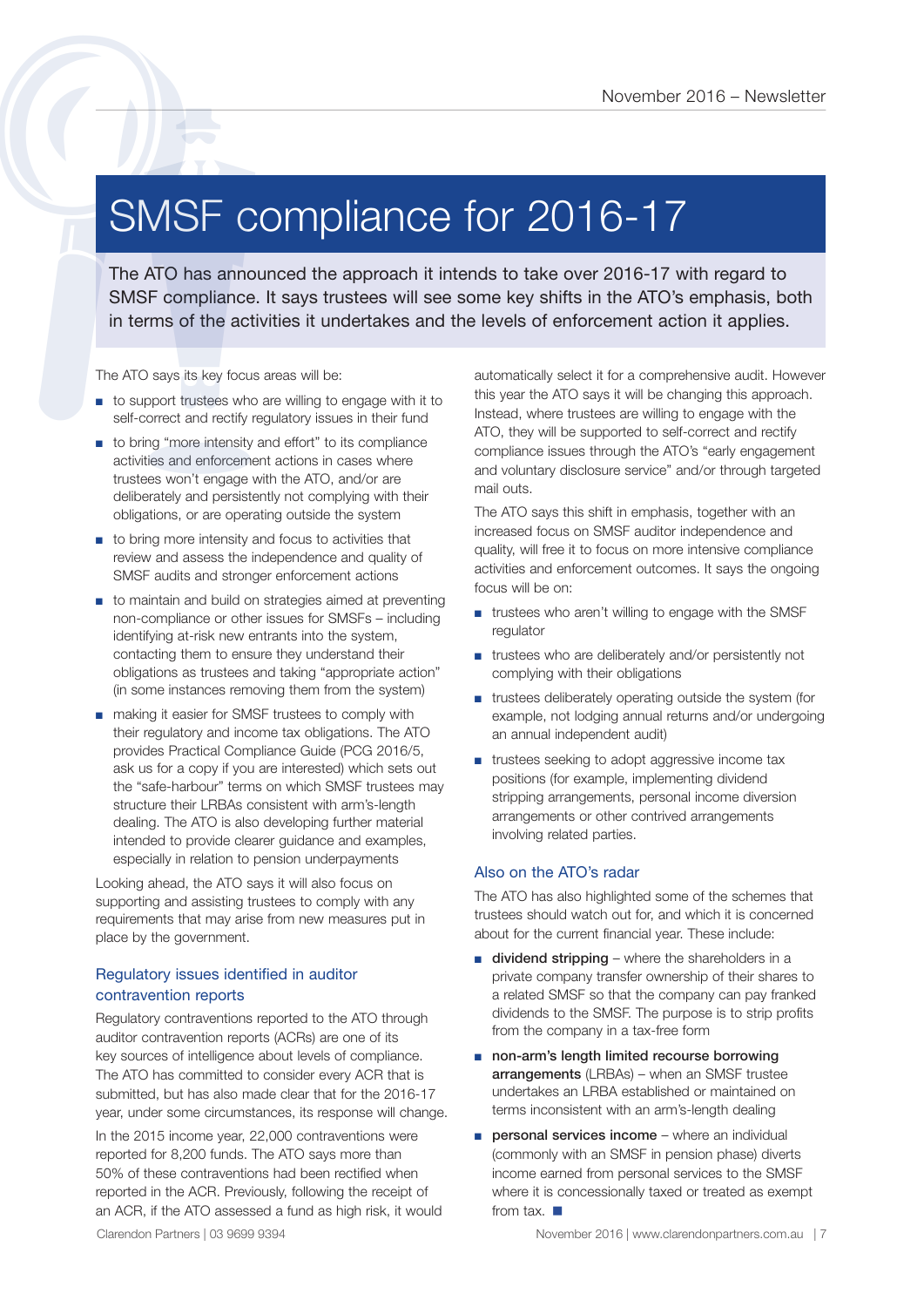

## Getting a tax valuation from  $n \in \Delta T$

e all know that the ATO is the guardian of the tax laws, administers tax regulations and can provide advice and guidance on how they apply.

But not every personal situation fits neatly with the tax laws as they stand. Sometimes, an individual may need help understanding and meeting their tax obligations. In such circumstances, private rulings are one form of ATO advice that we can help you access.

Under the tax law, you can apply for a private ruling about the value of a thing, such as an item of plant. Particularly under capital gains tax, there are a number of instances where a valuation may be necessary.

In doing this, there are two choices:

- ask the ATO to provide the valuation, or
- provide the ATO with a valuation of the item and ask it to confirm that valuation.

The ATO may take the option to use a professional valuer to undertake or review your own valuation. The valuer usually charges the ATO a fee, which the law allows it to pass on to you. Consequently, when you apply for a private ruling requiring a valuation, it is also required that you pay for the work of the valuer.

The ATO cannot provide a private ruling to determine or confirm either the:

- appropriateness of a valuation methodology, or
- value for a future event.

#### Cost to you for valuation

Whenever the ATO uses a professional valuer, it will first give an estimate of how much the valuer will charge. This amount is generally required to be paid before the ATO will proceed.

We can however withdraw your application for a private ruling if you do not want to proceed with, or pay the cost of, the valuation, which will be confirmed in writing by the ATO. If however the valuation work has already started, it will generally be required that you pay for the work already undertaken.

If you provide the ATO with a valuation that meets the requirements set out in the ATO guidance *Market valuation for tax purposes* (ask us for a copy), it will generally cost less to confirm it than to undertake a new valuation.

If the ATO decides that the valuation you have provided is not acceptable, before it issues a private ruling the ATO will ask if you want to either:

- submit a new valuation for review, or
- ask the ATO to provide the valuation.

You will need to pay any further costs the professional valuer charges to the ATO. And if the ATO does not receive any such advice, it generally will issue a private ruling stating that your valuation is not acceptable and that it will not provide an alternative valuation.